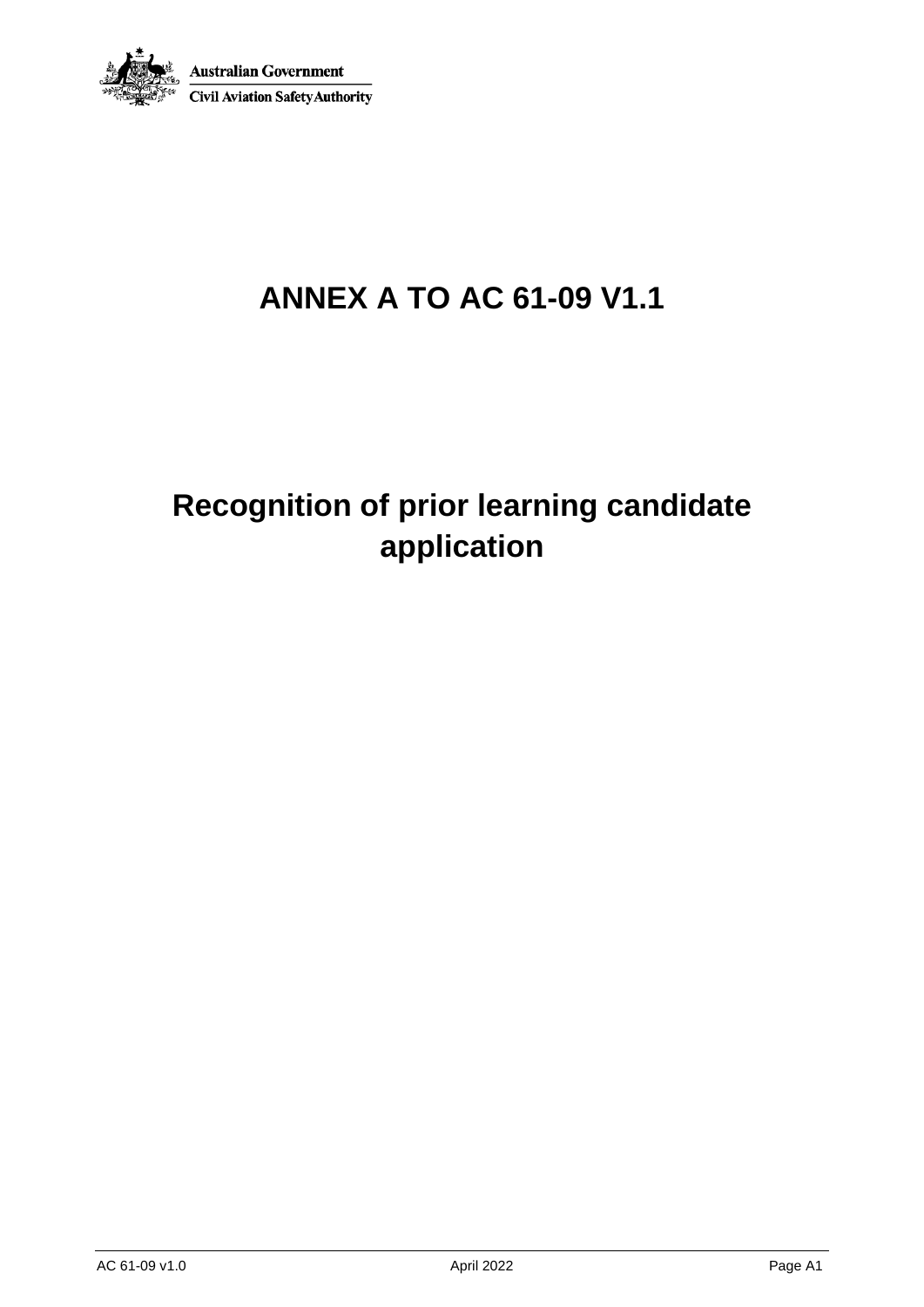# Recognition of Prior Learning Candidate Information

Recognition of Prior Learning (RoPL) is an assessment process for recognising relevant formal and informal learning by collecting evidence and making judgments on the extent to which an individual has achieved the required units of competency within a training course.

### **What types of evidence are suitable to support my application?**

RoPL recognises that people can gain necessary skills and knowledge through a variety of avenues, not just formal learning. When completing the application for RoPL you may consider the following types of evidence or other types of evidence which may be relevant to the training that you are seeking RoPL for:

- certificates of formal qualifications
- **•** training certificates
- licences
- workplace journals of completed tasks
- position descriptions
- third party reports from current/previous employers and/or supervisors
- examples of work produced.

As a rule of thumb, it is better to provide too much evidence than not enough to support your application.

**Note:** Attach certified copies of any written evidence to the application as supporting documentation. Official documentation (and other listed evidence in AC 61-09) should be certified or should be cited by the person assessing the RoPL to ensure it will satisfy the evidentiary requirements. A list of people who can certify documents is available on the [CASA](https://www.casa.gov.au/licences-and-certificates/aviation-reference-numbers/certifying-your-identity-documents)  [website.](https://www.casa.gov.au/licences-and-certificates/aviation-reference-numbers/certifying-your-identity-documents)

### **Third party reports**

Evidence from third parties (employer, supervisor or equivalent) validating a range of tasks performed by the candidate over a period of time is useful for identifying competencies.

This evidence will be used to validate candidate's skills and experience.

Ensure that any third-party reports are signed by the individual providing the report and includes their name, title and contact details so that they can be contacted by the RoPL assessor to seek further information where required.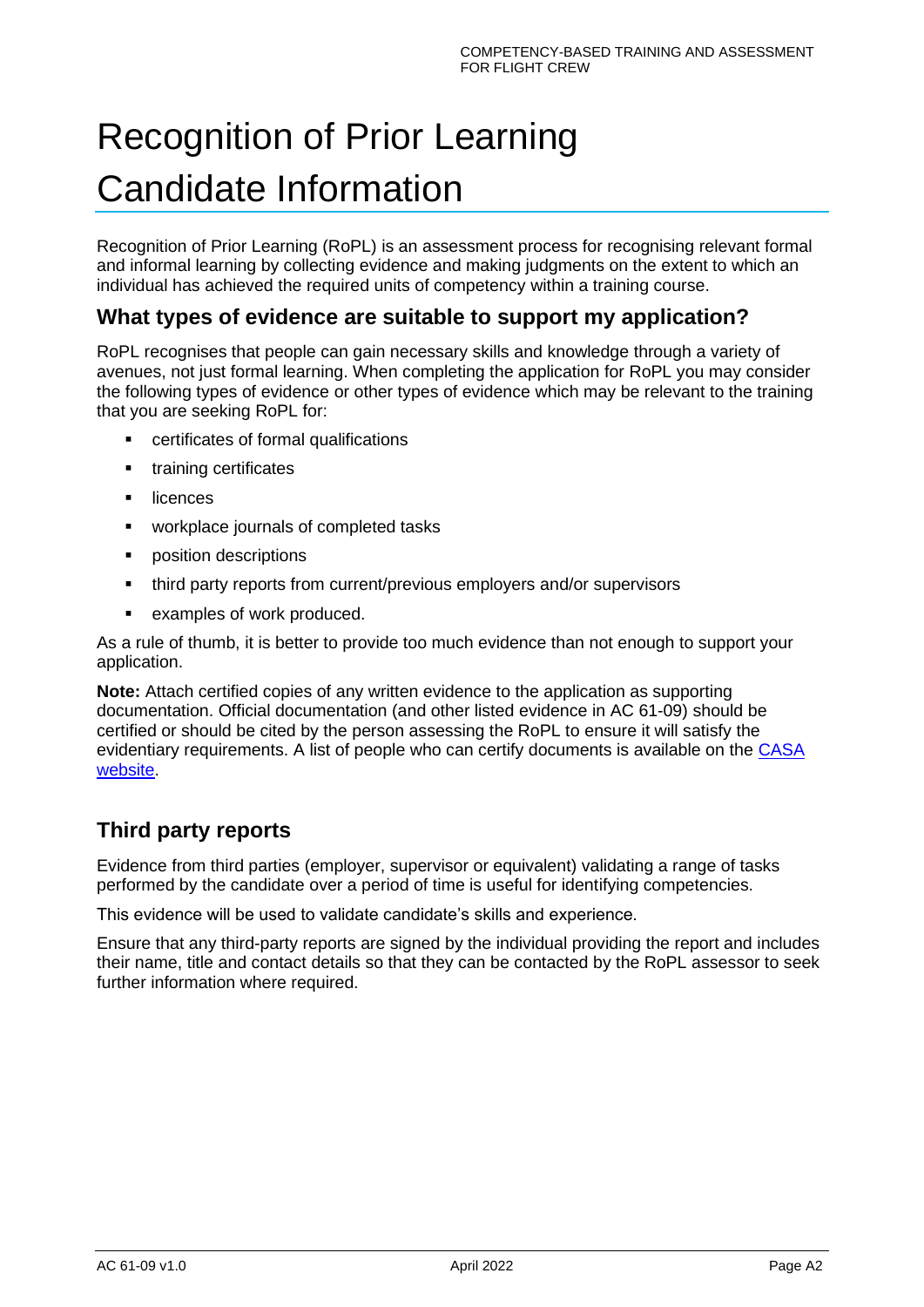### **Evidence determination**

Once sufficient evidence has been collected to make a determination, the assessor must:

- review the evidence in its entirety rather than attempting to make decisions based on isolated pieces of evidence.
- review the evidence to the same standards as assessment for any other competency or learning outcome, must adhere to principles of assessment, and must be focused on ensuring students demonstrate competency within the rules of evidence.
- be confident of his or her decision regarding a student's competency. Should any doubt exist, consideration should be given to requesting additional evidence from the student.

The following rules for evidence verification table ensures consistency and correctness of all evidence gathered:

| <b>Characteristic</b> | <b>Meaning</b>                                                                                                                                                                                                                                                                                                                                                                                                                                                                                                                                                                                                                                                                                                                                            |  |  |
|-----------------------|-----------------------------------------------------------------------------------------------------------------------------------------------------------------------------------------------------------------------------------------------------------------------------------------------------------------------------------------------------------------------------------------------------------------------------------------------------------------------------------------------------------------------------------------------------------------------------------------------------------------------------------------------------------------------------------------------------------------------------------------------------------|--|--|
| <b>Validity</b>       | The assessor is assured that the student has the skills, knowledge and<br>attributes as described in the module or unit of competency and associated<br>assessment requirements.<br>The assessor is to:<br>Ensure that the evidence is directly related to the competency being<br>assessed.<br>Ensure there is a direct relationship between the assessment task<br>$\bullet$<br>or activity the student undertakes, the evidence presented by the<br>student, and the competency requirements.                                                                                                                                                                                                                                                          |  |  |
| <b>Sufficiency</b>    | The assessor is assured that the quality, quantity and relevance of the evidence<br>presented for assessment enables a judgement to be made of a student's<br>competency.<br>The assessor is to:<br>Gather enough evidence to make a valid judgement of competence<br>or otherwise. The quantity of evidence may vary between students.<br>Some students may take longer or need to complete a greater<br>number of tasks to demonstrate competence. Evidence is<br>considered sufficient when it proves the student can perform the<br>task correctly on a repeated basis and across the range of<br>variables.<br>Be flexible in approach to types of suitable evidence – the question<br>to ask is "does this evidence add up to proof of competence?" |  |  |
| <b>Authenticity</b>   | The assessor is assured that the evidence presented for assessment is the<br>student's own work, and/or that the evidence has been provided by a suitably<br>qualified person. It is essential that the evidence provided is reliable and<br>authentic.                                                                                                                                                                                                                                                                                                                                                                                                                                                                                                   |  |  |
| <b>Currency</b>       | The assessor is assured that the evidence presented for assessment is recent<br>and it demonstrates current competency:<br>Decide how valid the evidence is, given the time that has passed since<br>$\bullet$<br>the evidence was generated. Currency is important in determining if a<br>student is competent.<br>The assessor must determine whether the evidence is recent enough to                                                                                                                                                                                                                                                                                                                                                                  |  |  |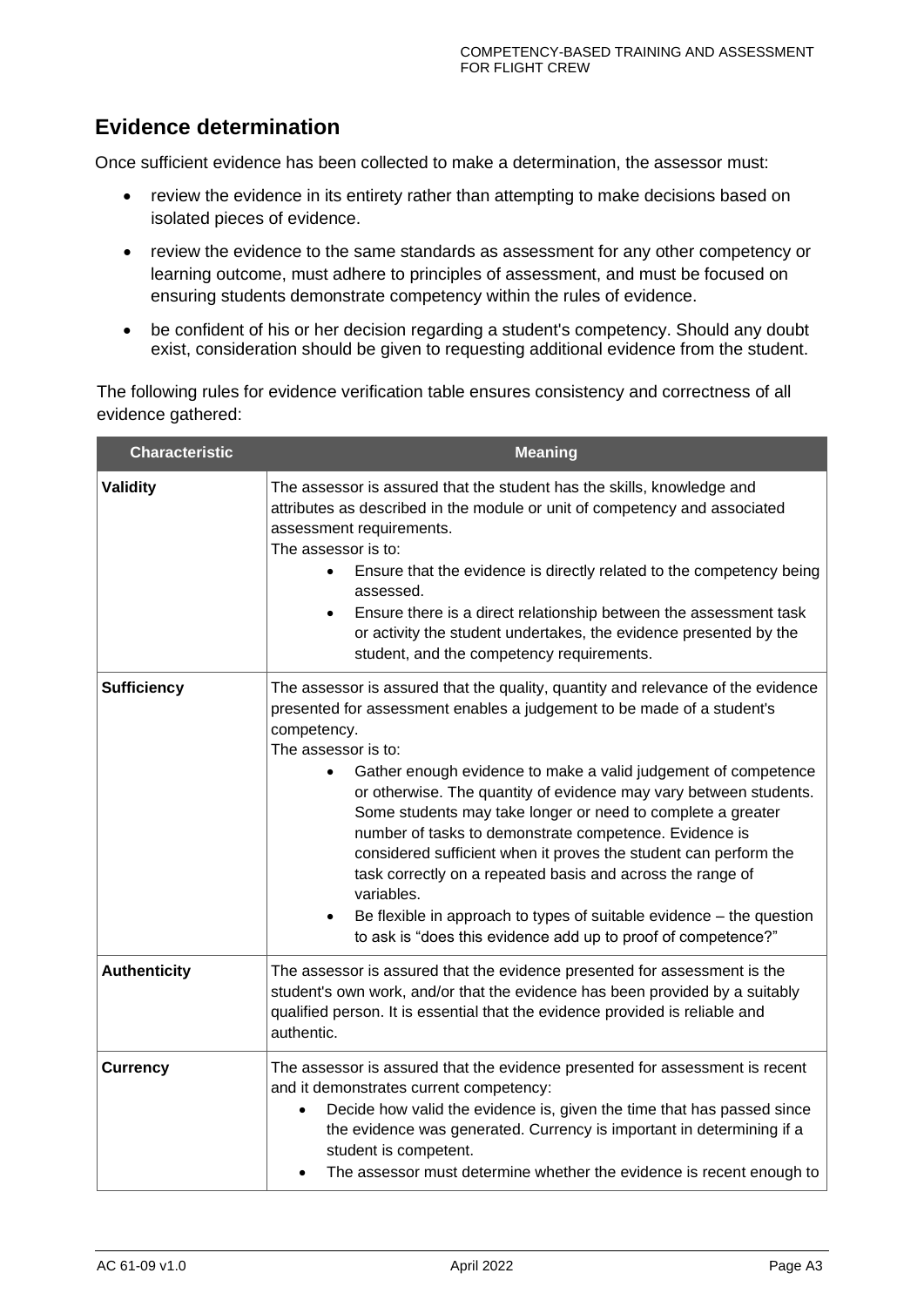| <b>Characteristic</b> | <b>Meaning</b>                                                                                                                                                                                                                                                                                                                                                                                                                                               |  |  |  |  |
|-----------------------|--------------------------------------------------------------------------------------------------------------------------------------------------------------------------------------------------------------------------------------------------------------------------------------------------------------------------------------------------------------------------------------------------------------------------------------------------------------|--|--|--|--|
|                       | show the student is competent at the time the assessor makes an<br>assessment decision. For example, a pilot presenting evidence<br>indicating they have flown large airliners for the proceeding 10 years<br>may lack current hand flying skills due to the high levels of automation<br>in these aircraft. In this case, the recognition of prior learning assessor<br>may require the pilot to demonstrate hand flying skills though additional<br>means. |  |  |  |  |

### **How to apply for RoPL**

To initiate the Recognition of Prior Learning process, the application requires following steps:

- 1. Complete the Part 1 Applicant's Details on the *Recognised Prior Learning Candidate Application* form and attach copies of training/qualification certificates or other evidence that you have gathered in support of your application.
- 2. Review the competency requirements for the course for which recognition is being applied for and complete the *Attachment 01 – Candidate Self Evaluation* form.
- 3. Send your completed *Recognised Prior Learning Candidate Application* form (including supporting evidence) and *Candidate Self Evaluation* form to your Flight Training Operator or assessor (if known) for assessment.
- 4. If you are applying for RoPL against more than one course complete a separate application for each course.

### **Assessment of the application**

The RoPL process is rigorous and does not solely rely on documentary evidence. It uses a combination of questioning, practical assessment and supporting evidence to provide evidence of the candidate's ability to demonstrate competence in the learning objectives of the course for which RoPL is being sought.

Once the Flight Training Operator or the assessor receives your application, they will conduct a review of your application. The Flight Training Operator or assessor may contact you and/or your listed third parties during this process to ask questions or request that you provide further information to support your application.

The Flight Training Operator or assessor may also consult with any relevant subject matter experts (SMEs) during the assessment to ensure that all relevant factors are considered.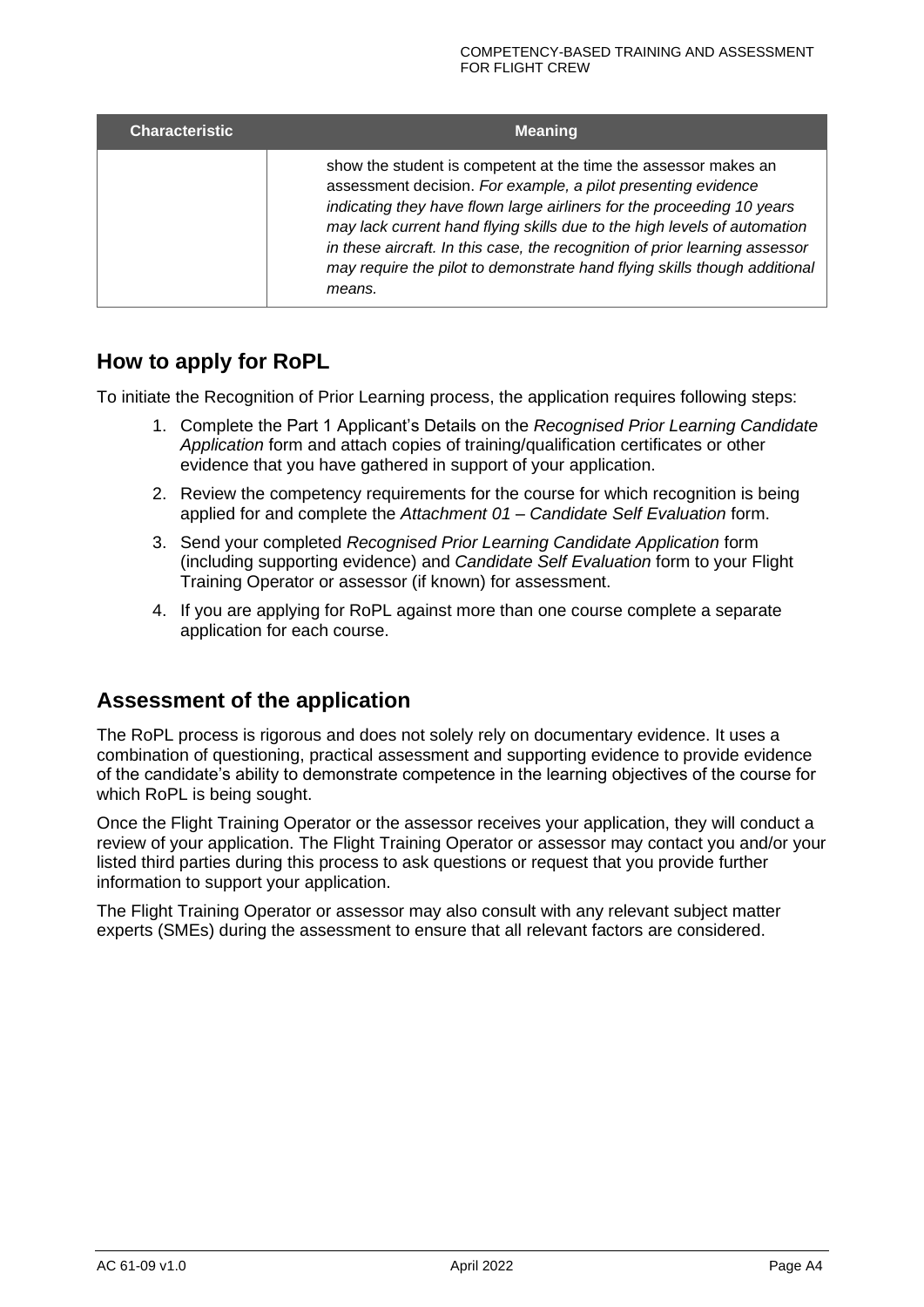### **After the assessment**

Based upon the RoPL assessment you may be provided with one of the following outcomes for the course that you have applied for RoPL:

- **COMPETENT** you have been granted RoPL and are exempt from completing training to achieve the unit of competency.
- **NOT YET COMPETENT** you have not been granted RoPL and must complete gap training. This may include a tailored training and assessment to 'close the gap' between RoPL and the required competency. Alternatively, gap assessment may be for the trainee to join the traditional training course to complete only the required elements of the unit of competency.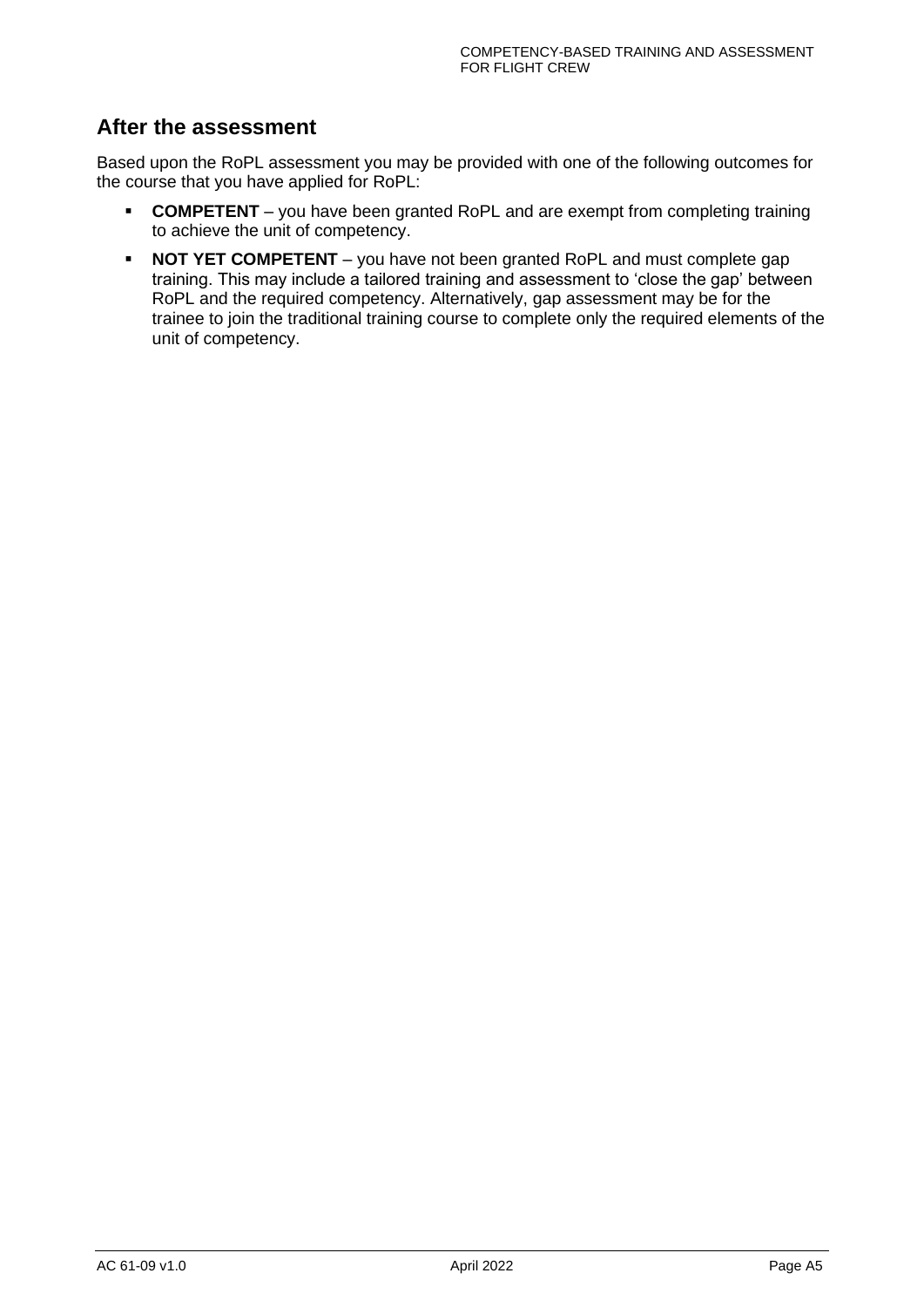## Recognised Prior Learning Candidate Application

### **CANDIDATE DETAILS**

| <b>Personal Details</b>                           |  |  |             |  |  |
|---------------------------------------------------|--|--|-------------|--|--|
| Surname:                                          |  |  | First name: |  |  |
| Licence, rating or<br>endorsement<br>applied for: |  |  |             |  |  |
| Unit of Competency Details for Recognition        |  |  |             |  |  |
|                                                   |  |  |             |  |  |
| Unit title:                                       |  |  |             |  |  |
| Unit title:                                       |  |  |             |  |  |

Please list all supporting evidence documents in the table below. If you do not have all the documents as evidence, you are not excluded from applying for recognition and you should discuss options with your assessor.

|    | Attached documentary evidence (Formal Qualifications, training certificates,<br>licences, workplace journals or other evidence) |
|----|---------------------------------------------------------------------------------------------------------------------------------|
| 1. |                                                                                                                                 |
| 2. |                                                                                                                                 |
| 3. |                                                                                                                                 |
| 4. |                                                                                                                                 |
| 5. |                                                                                                                                 |
| 6. | <insert as="" required="" rows=""></insert>                                                                                     |

#### **Declaration**

I declare that the information contained in this application is true and correct and that all documents are genuine.

| Place a cross in the box | Date <sup>1</sup> |  |
|--------------------------|-------------------|--|
|                          |                   |  |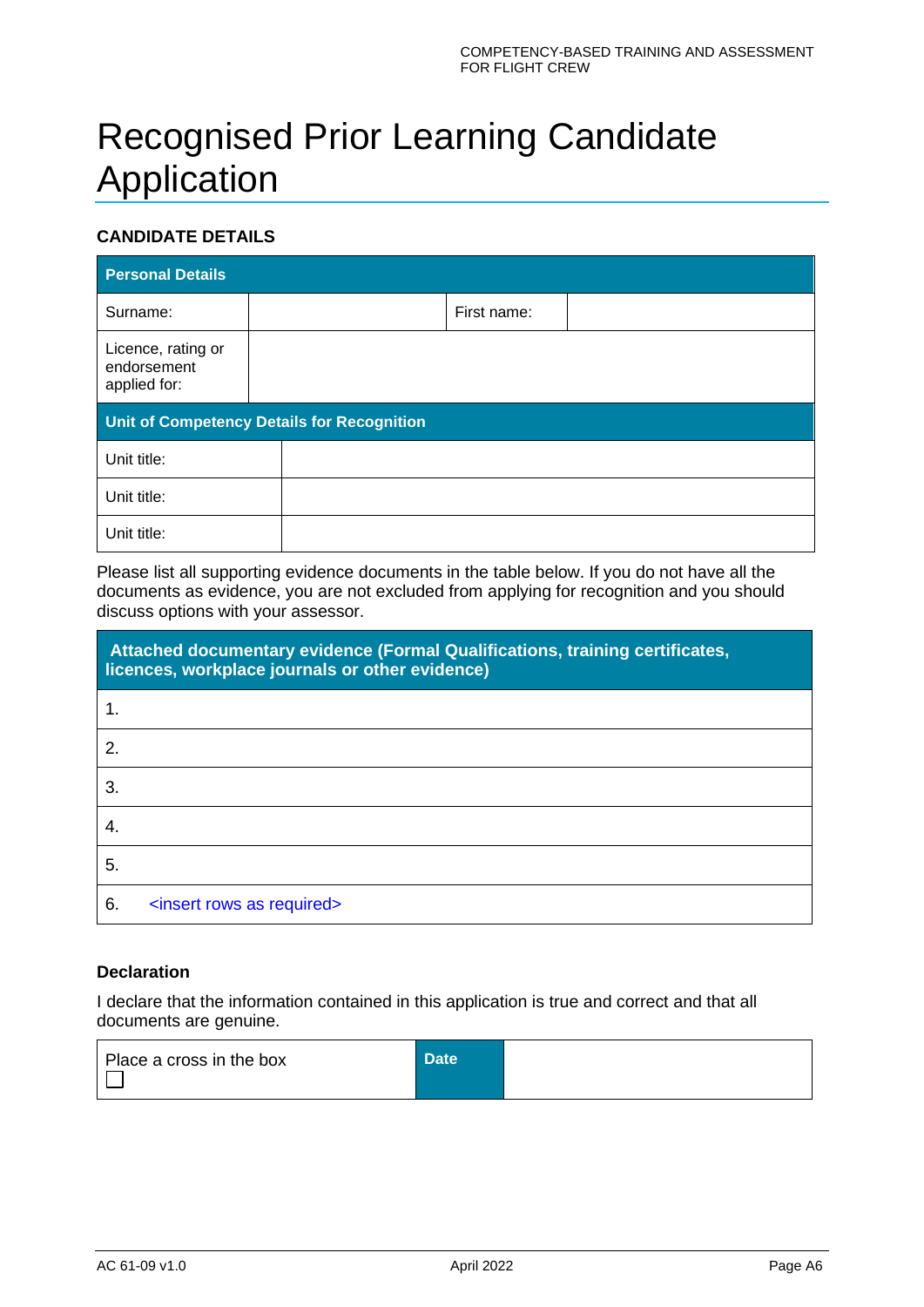#### COMPETENCY-BASED TRAINING AND ASSESSMENT FOR FLIGHT CREW

# Attachment 01 - Candidate Self-Evaluation Form

### **Completion instructions**

The purpose of completing the Self-Evaluation Form is to enable candidates to assess their skills and knowledge against the unit requirements.

Add a separate table for each unit of competency that you are applying for RoPL.

Complete the following pages and identify your capacity to achieve the unit requirements. Be honest in your appraisal.

### *See example below:*

| Candidate's name                                                                                                     | Jenny Brady                                              | Date this form<br>completed   | 25 <sup>th</sup> July 2021      | <b>RPL ASSESSOR USE ONLY</b>                                                           |                                 |
|----------------------------------------------------------------------------------------------------------------------|----------------------------------------------------------|-------------------------------|---------------------------------|----------------------------------------------------------------------------------------|---------------------------------|
| UNIT OF COMPETENCY:                                                                                                  | C2 – Perform pre- and post-flight actions and procedures |                               | <b>RPL Assessor:</b>            | Trish Alberts, ABC Flight School                                                       |                                 |
| <b>Elements and Performance Criteria</b>                                                                             | I have performed these tasks                             | When did you last do<br>this? | <b>List supporting evidence</b> | <b>Assessor Notes</b>                                                                  | <b>Competency Determination</b> |
| C2.1 (a) complete all required pre-<br>flight administration documentation                                           | <b>YES</b>                                               | Yesterday                     | Flight records                  | Records sighted and verified                                                           | competent                       |
| C2.1(b) obtain, interpret and apply<br>information contained in the required<br>pre-flight operational documentation | <b>YES</b>                                               | Within the last year          | Manager statement               | Manager statement not on company<br>letterhead and not signed, confirm with<br>manager | Not yet competent               |